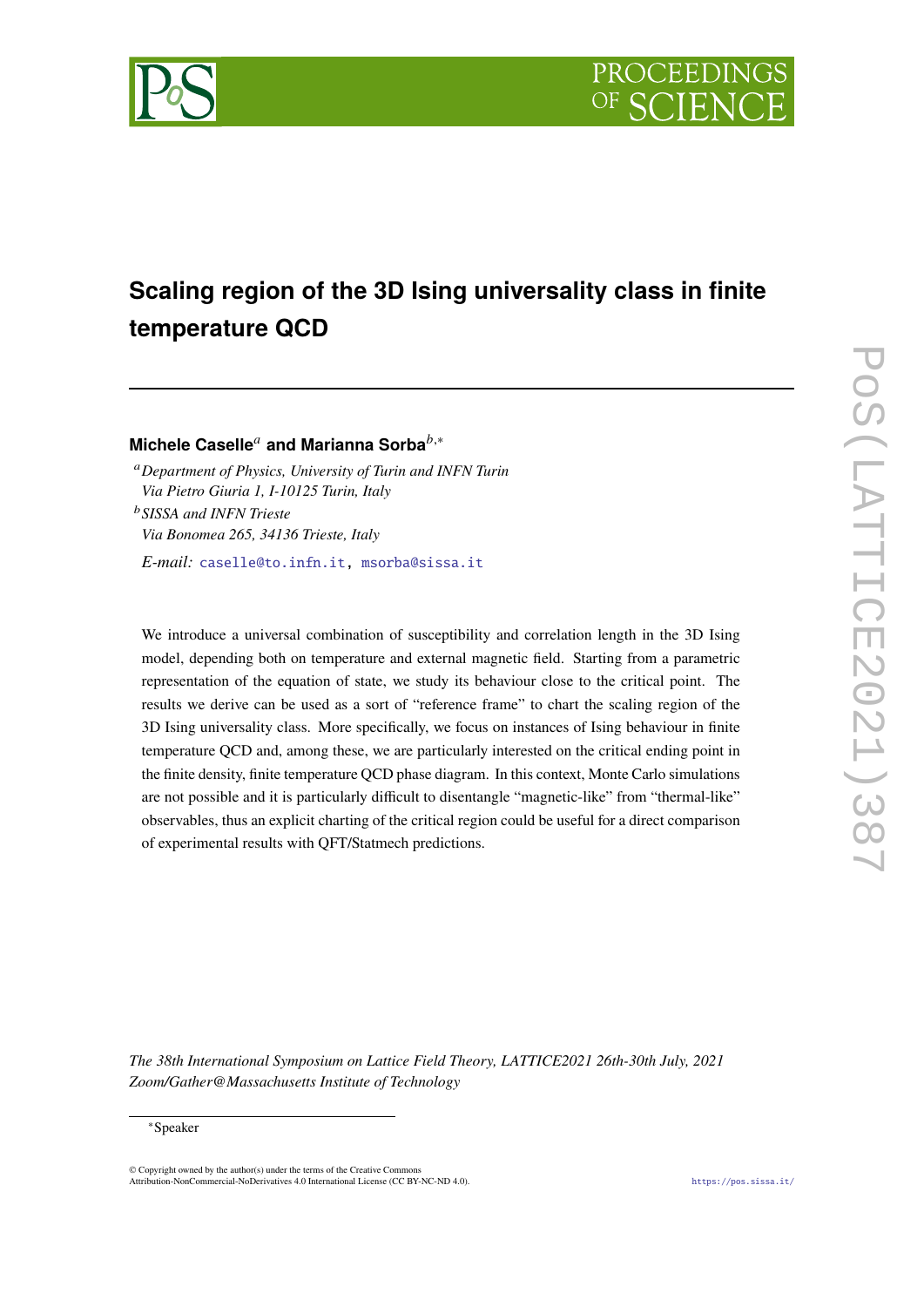# **1. Introduction**

In this proceeding we present our latest work [\[1\]](#page-6-0) aimed at improving the way to chart the scaling region of the Ising universality class, with particular attention to the three-dimensional case. The Ising universality class plays a key role in theoretical physics due to its many realizations in different physical contexts, from condensed matter to high energy physics. From a statistical mechanics point of view, the Ising model describes the simplest critical system characterized by short-range interactions and undergoing a symmetry breaking phase transition, with a scalar order parameter. In the quantum field theory language, it is the simplest example of a unitary conformal field theory perturbed by only two relevant operators.

From conformal perturbation and bootstrap [\[2\]](#page-6-1), several results are known on the behaviour of the model in three dimensions at the critical point or when a single perturbing operator is present. Nevertheless, the typical interesting regime in experiments is when both relevant perturbations are switched on, but far fewer predictions are available in this circumstance. The idea is therefore to study a suitable universal function which could give a description of the whole scaling region close to the Ising critical point.

Based on the universality hypothesis, the results we will derive apply not only for the standard threedimensional Ising model, but for any physical realization of its universality class. We especially address examples of Ising behaviour in finite temperature QCD: in this framework, it is not easy to identify the relevant directions in the phase diagram corresponding to a "thermal" and a "magnetic" perturbation of the critical point and, in addition, numerical Monte Carlo simulations in a finite density regime suffer from the well-known sign problem, thus the introduction of a "reference frame" for the critical region could be a guideline in the interpretation of experimental results.

# **2. 3D Ising model and observable** Ω

The spin model we are going to study is the Ising model on a cubic lattice, defined by the following energy function

$$
E(\{\sigma_i\}) = -J\sum_{\langle ij \rangle} \sigma_i \sigma_j - H \sum_{i=1}^N \sigma_i, \qquad (1)
$$

with spins  $\sigma_i = \pm 1$  placed on the sites of the lattice, J represents the coupling strength between them (we assume  $J > 0$ ) and H is the externally applied magnetic field. For  $H = 0$  the model has a global  $\mathbb{Z}_2$  symmetry, which is spontaneously broken in a low temperature phase ( $T < T_c$ ) characterized by the emergence of a non-zero spontaneous magnetization; conversely, in a high temperature phase  $(T > T_c)$  the  $\mathbb{Z}_2$  symmetry is restored. The two phases are separated by a critical point located at  $H = 0$  and  $T = T_c$ , that is actually the ending point of a line of first order phase transitions for  $H = 0$ and  $T < T_c$ . In the scaling region close to this critical point, a continuum limit of the spin model gives a quantum field theory described by the action

$$
S = S_{CFT} + t \int d^3x \,\epsilon(x) + H \int d^3x \,\sigma(x) \,. \tag{2}
$$

Here  $\epsilon(x)$  and  $\sigma(x)$  are, respectively, the energy density ( $\mathbb{Z}_2$  even) and the spin ( $\mathbb{Z}_2$  odd) relevant operators which perturb the critical point. Indeed, deviations from the critical point are measured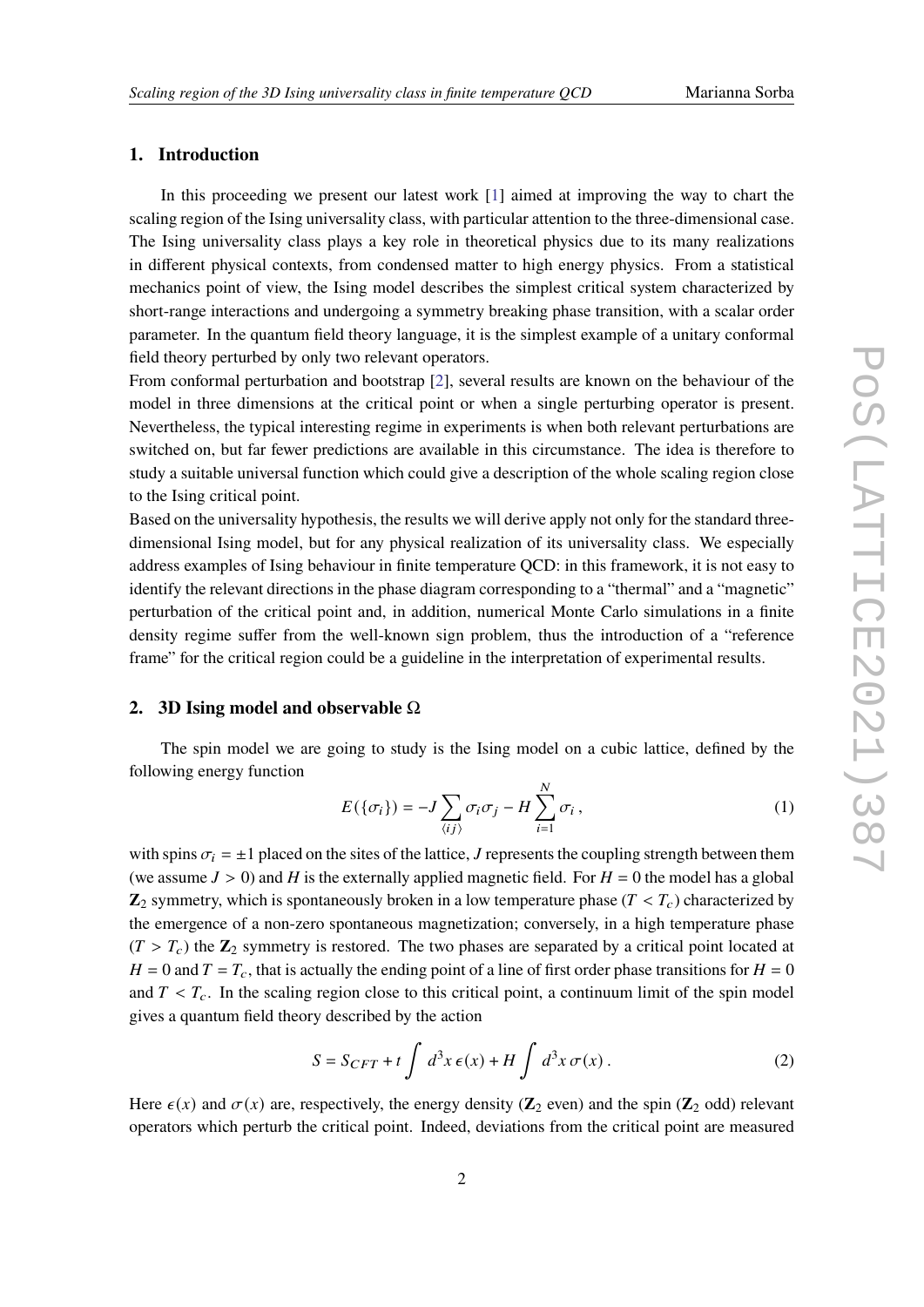in terms of the reduced temperature  $t = (T - T_c)/T_c$  and the magnetic field H, which are conjugated variables to the operators  $\epsilon$  and  $\sigma$  respectively. The term  $S_{CFT}$  is the conformal-invariant action at the critical point.

From the order parameter of the model  $\langle \sigma \rangle = M$  (i.e. the magnetization), we obtain the magnetic susceptibility  $\chi = \partial M / \partial H$  and the exponential correlation length  $\xi$ , defined by the decay of the connected spin-spin correlator  $\langle \sigma(x)\sigma(0)\rangle_c = \langle \sigma(x)\sigma(0)\rangle - \langle \sigma(0)\rangle^2 \sim e^{-|x|/\xi}$  as  $|x| \to \infty$ . These two observables are easily computable in numerical simulations and measurable in experiments, thus being the perfect ingredients to construct a universal combination of thermodynamic quantities that could describe the whole Ising scaling region, when both the  $t$  and  $H$  perturbations are present. We shall hence study the following ratio

$$
\Omega = \left(\frac{\chi(t,H)}{\Gamma_-}\right) \left(\frac{\xi_-}{\xi(t,H)}\right)^{\gamma/\nu},\tag{3}
$$

where the normalization factors  $\Gamma_-\$  and  $\xi_-\$  denote the amplitudes of  $\chi$  and  $\xi$  along the first order phase transitions axis  $t < 0$ ,  $H = 0$ . They are defined by the scaling behaviours  $\chi \sim \Gamma_-(-t)^{-\gamma}$  and  $\xi \sim \xi_-(-t)^{-\nu}$ , with critical exponents  $\gamma = (3 - 2x_{\sigma})/(3 - x_{\epsilon})$  and  $\nu = 1/(3 - x_{\epsilon})$  expressed in terms of the  $\sigma$  and  $\epsilon$  scaling dimensions, recently computed for the Ising model in three dimensions via a bootstrap approach [\[2\]](#page-6-1) as  $x_{\sigma} = 0.5181489(10)$  and  $x_{\epsilon} = 1.412625(10)$ . This choice of normalization for the universal ratio  $\Omega$  is again dictated by the fact that the coexistence line  $t < 0$ ,  $H = 0$  is usually simple to identify both numerically and in experiments.

Since we are interested in the description of the entire scaling region, it is useful to combine the two relevant perturbations, i.e. temperature and magnetic field, in the form of a scaling variable defined as

<span id="page-2-0"></span>
$$
\eta = \frac{t}{H^{1/\beta\delta}},\tag{4}
$$

with  $\beta = x_{\sigma}/(3 - x_{\epsilon})$  and  $\delta = (3 - x_{\sigma})/x_{\sigma}$ . Specifically, the limits in which only one perturbation is present  $(t < 0, H = 0)$ ,  $(t = 0, H \neq 0)$ , and  $(t > 0, H = 0)$  correspond respectively to  $\eta = -\infty$ ,  $\eta = 0$ , and  $\eta = +\infty$ . In these three limits the function  $\Omega$  can be written in terms of the standard universal amplitude ratios obtained with remarkable precision in Monte Carlo simulations [\[3,](#page-6-2) [4\]](#page-6-3)  $Q_2 = 1.207(2), \Gamma_+/\Gamma_- = 4.714(4), \text{ and } \xi_+/\xi_- = 1.896(3) \text{ as}$ 

$$
\Omega(\eta) = 1 \qquad \eta = -\infty,
$$
  
\n
$$
\Omega(\eta) = \frac{1}{Q_2} \left( \frac{\Gamma_+}{\Gamma_-} \right) \left( \frac{\xi_-}{\xi_+} \right)^{\gamma/\nu} \qquad \eta = 0,
$$
  
\n
$$
\Omega(\eta) = \left( \frac{\Gamma_+}{\Gamma_-} \right) \left( \frac{\xi_-}{\xi_+} \right)^{\gamma/\nu} \qquad \eta = +\infty.
$$
\n(5)

We then have numerically  $\Omega(-\infty) = 1$ ,  $\Omega(0) = 1.25(11)$ , and  $\Omega(+\infty) = 1.355(71)$ . These three values will be used later as benchmarks to test the reliability of our estimates for  $Ω$  at varying  $η$ .

# **3. Parametric representation**

We address the problem making use of a parametric representation of the Ising model, as first introduced in [\[5\]](#page-6-4). The critical equation of state is expressed in terms of two positive parameters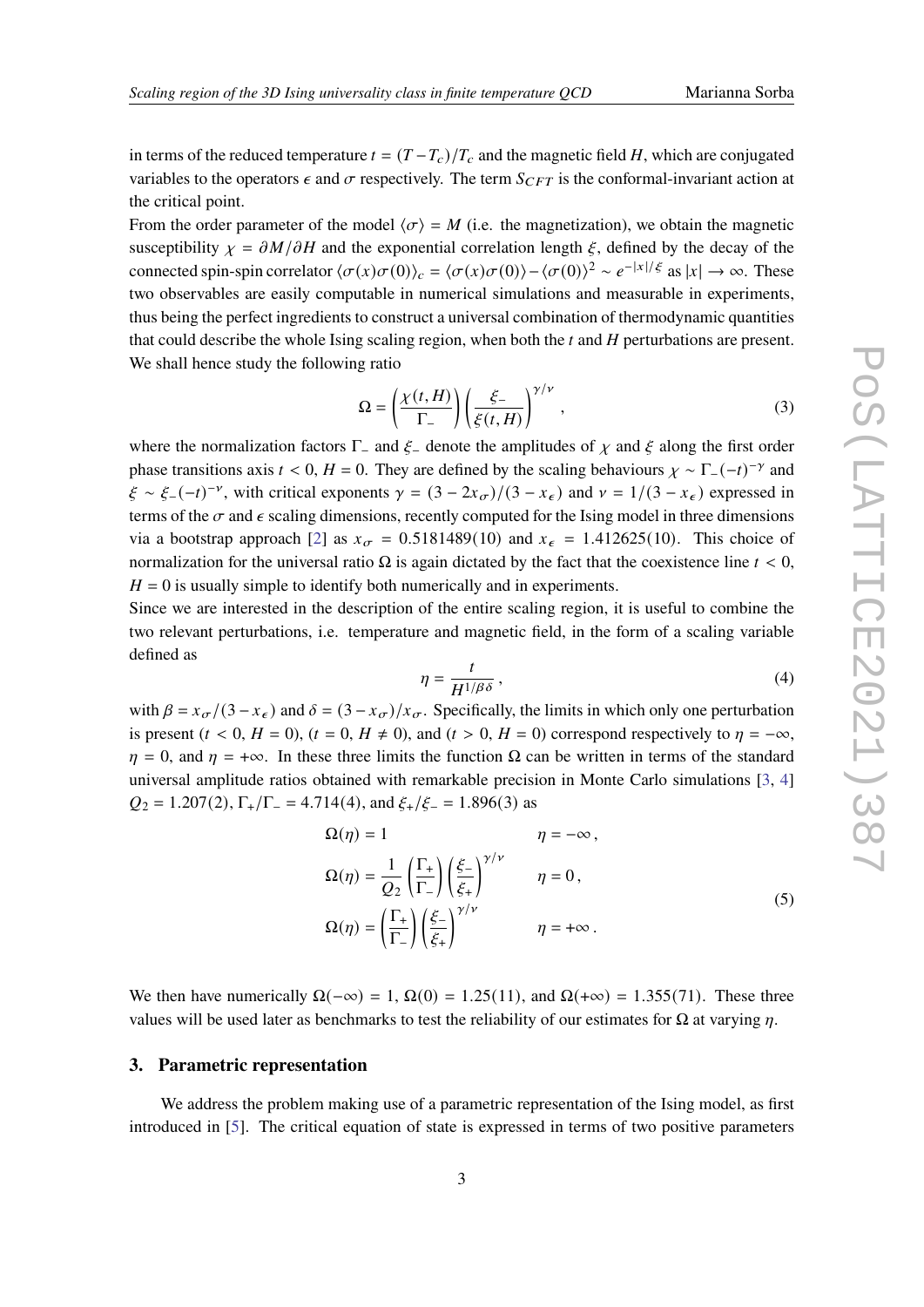$(R, \theta)$  according to

$$
\begin{cases}\nM = m_0 R^{\beta} \theta, \\
t = R(1 - \theta^2), \\
H = h_0 R^{\beta \delta} h(\theta),\n\end{cases}
$$
\n(6)

where  $m_0$  and  $h_0$  are non-universal constants. The smallest positive zero of the unknown function  $h(\theta)$  is called  $\theta_0 > 1$ , thus the lines  $\theta = \theta_0$ ,  $\theta = 1$ , and  $\theta = 0$  are respectively identified with the axes  $(H = 0, t < 0)$ ,  $(H \neq 0, t = 0)$ , and  $(H = 0, t > 0)$ . The physically interesting domain in the  $(R, \theta)$  plane is then  $0 \le \theta \le \theta_0$  for every  $R \ge 0$ . Within this range, the function  $h(\theta)$  must be analytic and odd in  $\theta$  (because of the  $\mathbb{Z}_2$  symmetry of the model), therefore we can write it in general as a polynomial  $h(\theta) = \theta + \sum_{n=1}^{\infty} h_{2n+1} \theta^{2n+1}$ . The coefficients  $h_{2n+1}$  are fixed by means of a variational approach [\[6\]](#page-6-5), and the polynomial is truncated up to the order that best fits the known values for the universal amplitude ratios. Following [\[7\]](#page-6-6), a similar parametric representation can be also introduced for the correlation length, actually for its squared inverse which corresponds to the square mass of the underlying Ising quantum field theory. We use

$$
\xi^{-2} = R^{2\nu} a_0 (1 + c\theta^2) \,, \tag{7}
$$

where  $a_0$  is again a non-universal constant, while  $c$  is extracted from the universal amplitude ratio  $\xi_{+}/\xi_{-}$ . Finally, the parametric expression for our function  $\Omega$  turns out to be

<span id="page-3-0"></span>
$$
\Omega(\theta) = \Omega_0 \frac{(1 - \theta^2 + 2\beta\theta^2)(1 + c\theta^2)^{\frac{\gamma}{2\nu}}}{2\beta\delta\theta h(\theta) + (1 - \theta^2)h'(\theta)},
$$
\n(8)

with normalization

$$
\Omega_0 = \frac{(1 - \theta_0^2)h'(\theta_0)}{(1 - \theta_0^2 + 2\beta\theta_0^2)(1 + c\theta_0^2)^{\frac{\gamma}{2\nu}}}.
$$
\n(9)

It is worth stressing that Ω is a monotonic decreasing function of  $θ$ , hence invertible: from a given experimental estimate of  $\Omega$ , a precise value of the scaling variable  $\theta$  can be derived. In this sense the universal ratio  $\Omega$  could help to chart the critical region of the three-dimensional Ising universality class. Generally, in practical applications the function  $\Omega$  is more conveniently expressed as a function of  $\eta$  (see Equation [4\)](#page-2-0). To this purpose, we can write expansions of the scaling variable  $\theta$  as a function of  $\eta$  around the three singular points  $\eta = 0, \pm \infty$  and then get three corresponding series of  $\Omega$  expressed in terms of  $\eta$ . See [\[1\]](#page-6-0) for more details on this change of variables.

#### **4. Results**

Reliable estimates of the coefficients in the polynomial approximation of  $h(\theta)$  are obtained in [\[6\]](#page-6-5) up to the 7-th order as

$$
h(\theta) = \theta + h_3 \theta^3 + h_5 \theta^5 + h_7 \theta^7 + O(\theta^9)
$$
  
=  $\theta - 0.736743 \theta^3 + 0.008904 \theta^5 - 0.000472 \theta^7 + O(\theta^9)$ , (10)

and the smallest positive root is  $\theta_0^2 = 1.37861$ . Using the Monte Carlo value of  $\xi_+/\xi_-$  [\[4\]](#page-6-3) we obtain  $c = 0.0416$  to be inserted in the parametric formula for the correlation length. Finally we test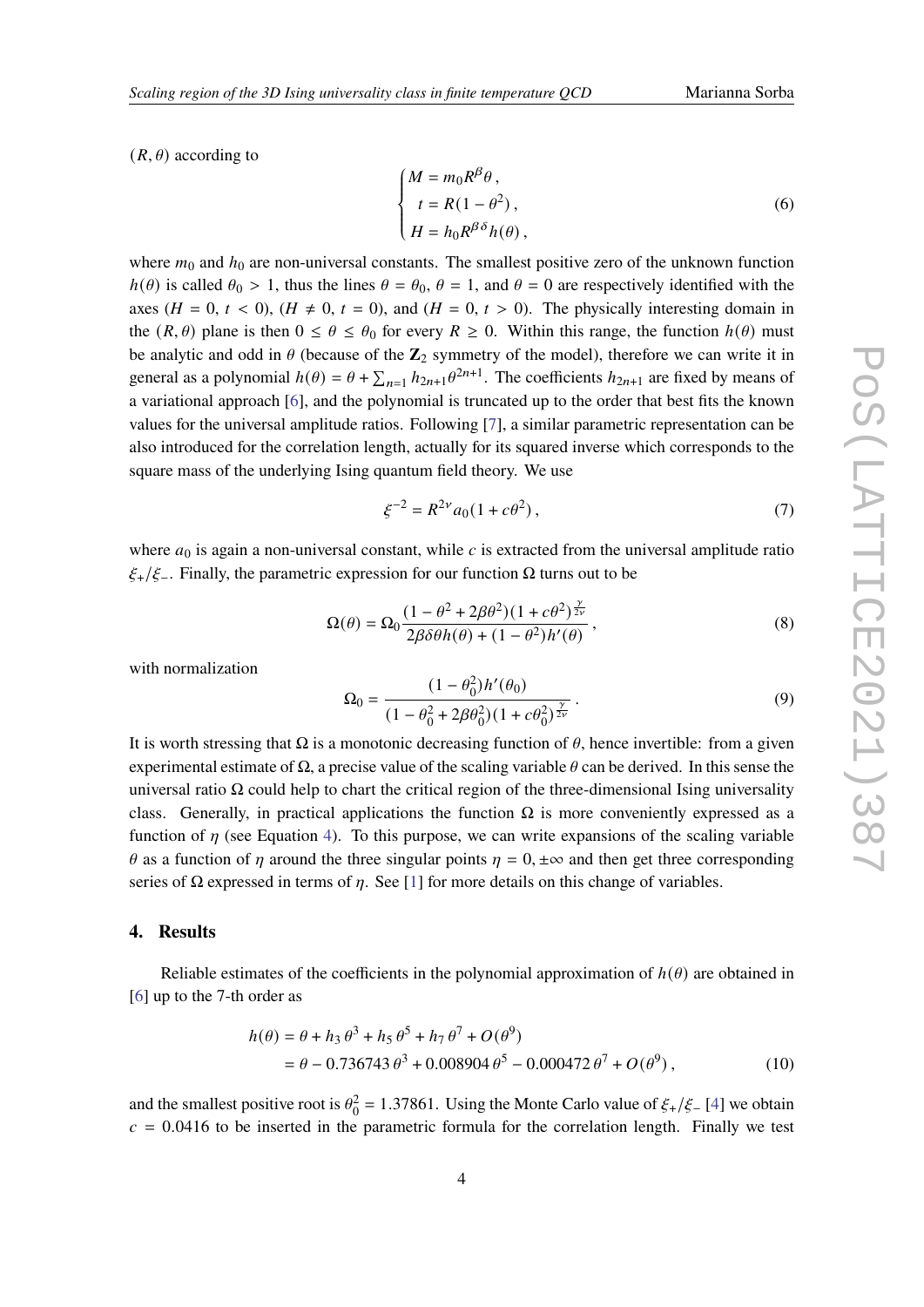

<span id="page-4-0"></span>

**Figure 1:** *Left panel:* Result for  $\Omega(\theta)$  according to Equation [8](#page-3-0) in the physical domain  $0 \le \theta \le \theta_0$ . *Right panel:* Result for  $\Omega(\tilde{\eta})$  with  $\tilde{\eta} = (h_0)^{1/\beta \delta} \eta$ , in the three limits  $\tilde{\eta} = 0, \pm \infty$  where the scaling variable  $\theta$ can be expanded in power series as a function of  $\eta$ .

the consistency of our parametric representation of  $\Omega$  by computing the universal amplitude ratios  $\Gamma_{+}/\Gamma_{-}$ ,  $Q_2$  and comparing them with the numerical estimates detailed above. Since the agreement is good (with a difference of the order of 1-3%), we can trust the result for  $\Omega(\theta)$  and, correspondingly, that for  $\Omega(\eta)$ , both depicted in Figure [1.](#page-4-0) More specifically, we notice that  $\Omega$  in the three singular limits  $\eta = 0, \pm \infty$  (or, equivalently, at  $\theta = 0, 1, \theta_0$ ) matches the benchmark values described in the previous section.

# **5. Applications in finite temperature QCD**

In the phase diagram of finite temperature QCD one finds a rich pattern of phase transitions as the values of the quarks masses are varied. The situation is well summarized by the so-called Columbia plot (see the left panel in Figure [2\)](#page-5-0). For intermediate values of the masses of the three quark flavours, there is no phase transition but only a smooth crossover between the quark-gluon plasma phase at high temperature and the confined phase at low temperature. However, in the limit of infinite masses (top-right corner of the plot) the model becomes a pure  $SU(3)$  gauge model, exhibiting a first order deconfinement phase transition. Decreasing the masses of the quarks, this first order region ends into a critical line of second order phase transitions which are expected to be of the three-dimensional Ising type. Similarly, in the limit of vanishing quarks masses (bottom-left corner of the plot) there is a region of first order phase transitions associated to chiral symmetry restoration which also ends into a critical line of second order Ising phase transitions.

Since the physical point, which lies in the crossover region, is not too far from this second Ising line, it is well possible that our results could be used to describe the finite temperature crossover between the confining and the plasma phases in QCD, even with the physical values of the quarks masses.

Finally, our results could be helpful also to describe the QCD critical point in the finite temperature, finite density phase diagram. This regime is relevant for the description of heavy-ion collision experiments [\[8\]](#page-6-7), and cannot be studied by Monte Carlo simulations due to the well-known sign problem. It is nowadays generally believed [\[9,](#page-6-8) [10\]](#page-6-9) that a first order phase transitions line ending into an Ising critical point separates the quark-gluon plasma phase (at high  $T$  and high  $\mu$ ) from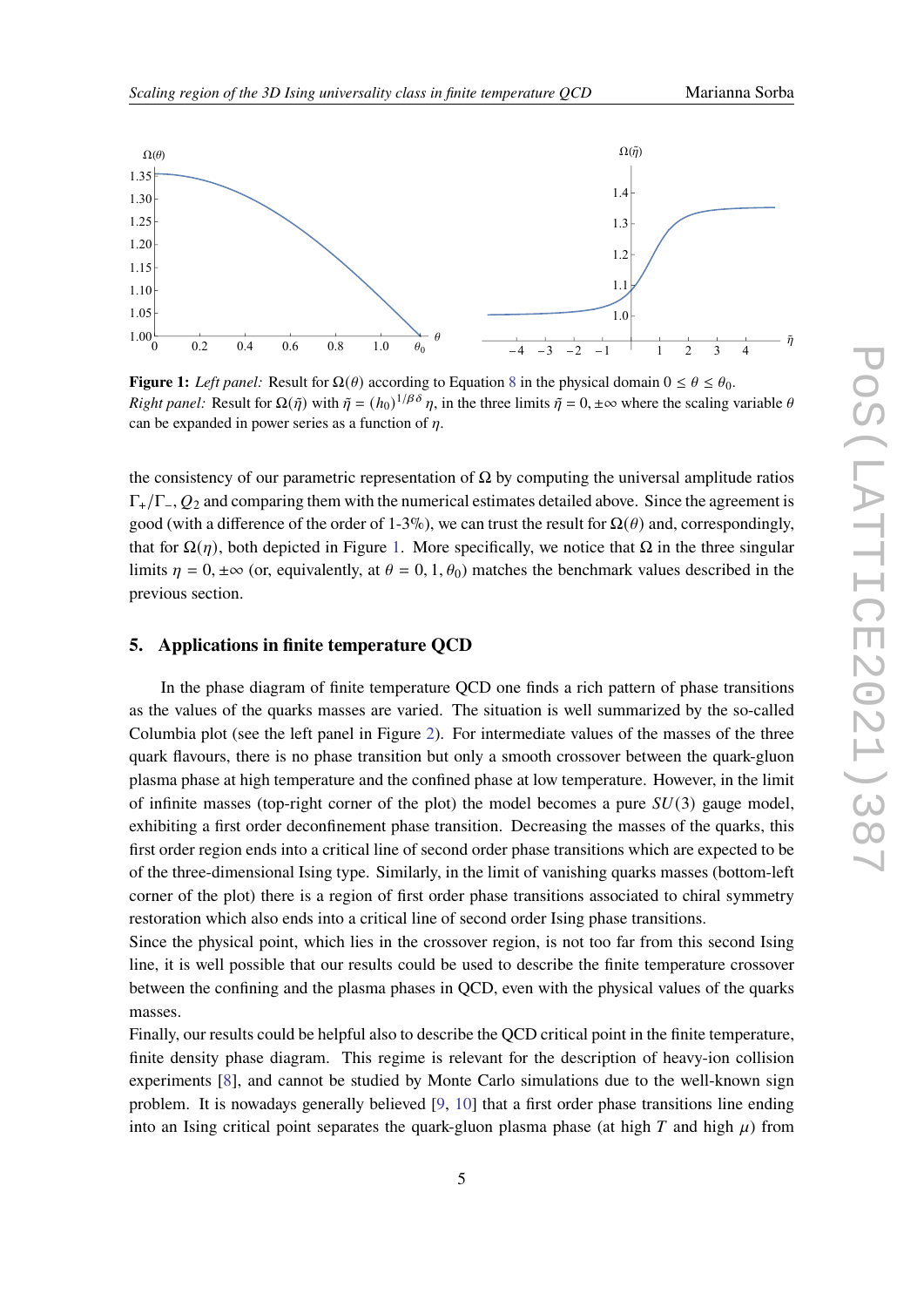<span id="page-5-0"></span>

**Figure 2:** *Left panel:* Columbia plot. We focus on the two second order phase transitions lines, belonging to the 3D Ising universality class. The top-right critical line is at the end of a deconfinement transition region, while the bottom-left one delimits a chiral transition region. The physical point lies in the crossover region between them.

*Right panel:* QCD phase diagram at finite baryon density. The precise location of the critical ending point is still uncertain, but it is believed to belong to the 3D Ising universality class.

the hadronic phase (at low T and low  $\mu$ ), as illustrated in the right panel of Figure [2.](#page-5-0) Even if the location of this critical ending point is still under discussion, the fact that it should belong to the three-dimensional Ising universality class makes our charting of this scaling region particularly useful in the search of its position.

# **6. Conclusions**

We showed how a suitable, and easily accessible in simulations and experiments, combination of thermodynamic quantities may give a precise charting of the Ising scaling region, in presence of both relevant perturbations. The universal predictions we derived are important to test numerical and experimental observations for any possible realization of the three-dimensional Ising universality class. In particular, we detailed the application of our results in finite temperature QCD, where an increasing amount of results coming from recent collision experiments needs to be compared with theoretical predictions, in order to get evidence on the conjectured location of the critical ending point in the  $(T, \mu)$  phase diagram. The scaling region charting performed here, as well as other new complementary results [\[11](#page-6-10)[–15\]](#page-7-0), moves in this direction.

The goal of constructing a "reference frame" in the neighbourhood of the Ising critical point was efficiently reached using a parametric representation of the model in three dimensions. On the other hand, a similar approach is not the best choice in two dimensions: the degree of approximation inherited from the polynomial expansion of  $h(\theta)$  [\[16\]](#page-7-1) results in numerical values of the universal amplitude ratios too far from the exact ones [\[17\]](#page-7-2). The situation is solved by performing perturbative expansions around the exactly integrable directions  $t = 0$  and  $H = 0$  in the phase diagram [\[18\]](#page-7-3). which correspond to the singular limits  $\eta = 0, \pm \infty$ . We refer to [\[1\]](#page-6-0) for an exhaustive discussion about the derivation of the universal function  $\Omega$  also in the bidimensional Ising model.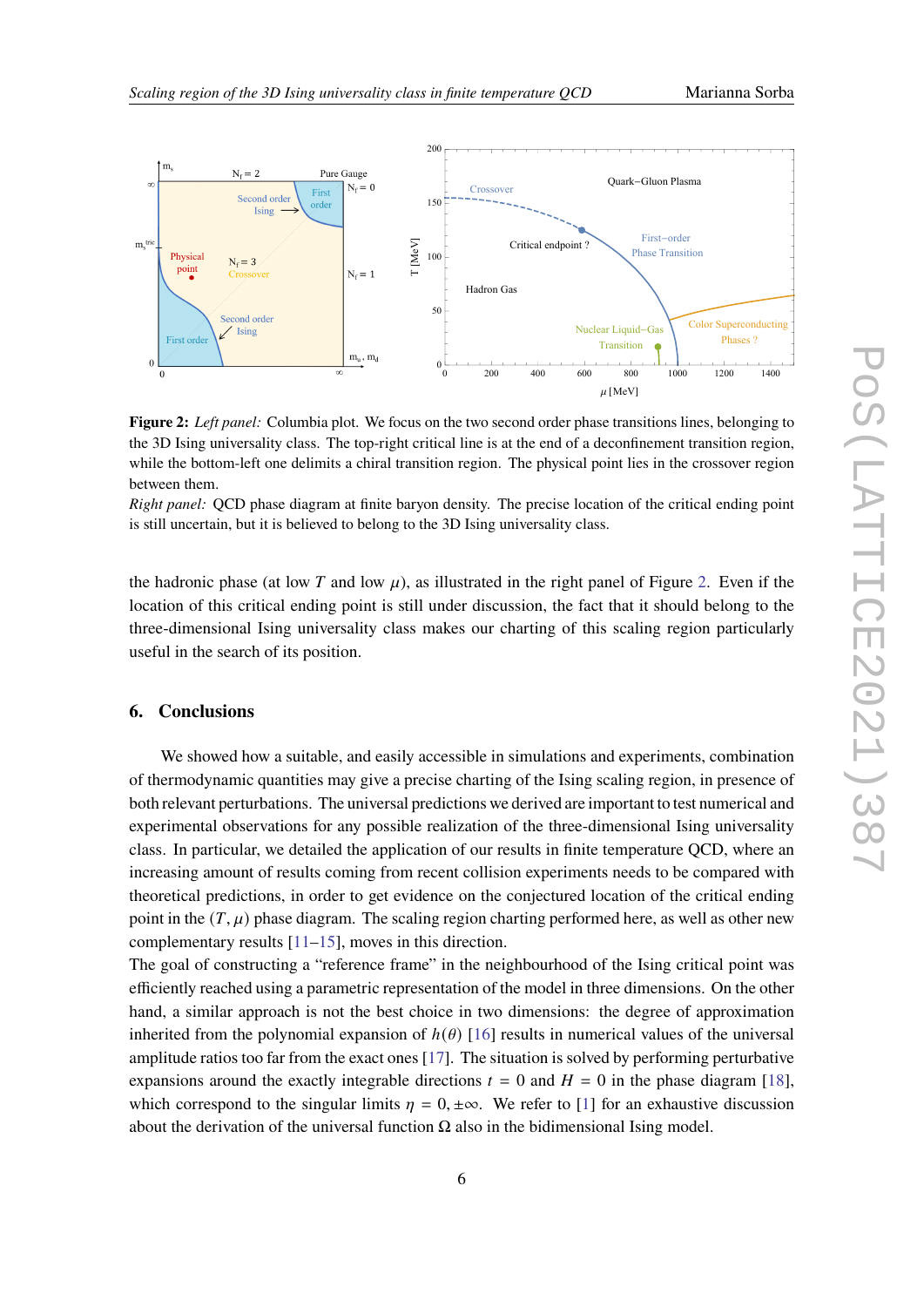# **References**

- <span id="page-6-0"></span>[1] M. Caselle and M. Sorba, *Charting the scaling region of the Ising universality class in two and three dimensions*, *Phys. Rev. D* **102** [\(2020\) 014505](https://doi.org/10.1103/PhysRevD.102.014505) [[2003.12332](https://arxiv.org/abs/2003.12332)].
- <span id="page-6-1"></span>[2] F. Kos, D. Poland, D. Simmons-Duffin and A. Vichi, *Precision Islands in the Ising and*  $O(N)$ *Models*, *JHEP* **08** [\(2016\) 036](https://doi.org/10.1007/JHEP08(2016)036) [[1603.04436](https://arxiv.org/abs/1603.04436)].
- <span id="page-6-2"></span>[3] M. Caselle and M. Hasenbusch, *Universal amplitude ratios in the 3-D Ising model*, *[J. Phys.](https://doi.org/10.1088/0305-4470/30/14/010) A* **30** [\(1997\) 4963](https://doi.org/10.1088/0305-4470/30/14/010) [[hep-lat/9701007](https://arxiv.org/abs/hep-lat/9701007)].
- <span id="page-6-3"></span>[4] M. Hasenbusch, *Universal amplitude ratios in the three-dimensional Ising universality class*, *Nucl. Phys. B* **82** [\(2010\) 174434](https://doi.org/10.1103/PhysRevB.82.174434) [[1004.4983](https://arxiv.org/abs/1004.4983)].
- <span id="page-6-4"></span>[5] P. Schofield, *Parametric Representation of the Equation of State Near A Critical Point*, *[Phys.](https://doi.org/10.1103/PhysRevLett.22.606) Rev. Lett.* **22** [\(1969\) 606.](https://doi.org/10.1103/PhysRevLett.22.606)
- <span id="page-6-5"></span>[6] M. Campostrini, A. Pelissetto, P. Rossi and E. Vicari, *25th order high temperature expansion results for three-dimensional Ising like systems on the simple cubic lattice*, *[Phys. Rev. E](https://doi.org/10.1103/PhysRevE.65.066127)* **65** [\(2002\) 066127](https://doi.org/10.1103/PhysRevE.65.066127) [[cond-mat/0201180](https://arxiv.org/abs/cond-mat/0201180)].
- <span id="page-6-6"></span>[7] H.B. Tarko and M.E. Fisher, *Theory of critical point scattering and correlations. III. The Ising model below*  $T_c$  *and in a field, Phys. Rev. B* 11 [\(1975\) 1217.](https://doi.org/10.1103/PhysRevB.11.1217)
- <span id="page-6-7"></span>[8] R.A. Lacey, N.N. Ajitanand, J.M. Alexander, P. Chung, W.G. Holzmann, M. Issah et al., *Has the QCD Critical Point been Signaled by Observations at RHIC?*, *[Phys. Rev. Lett.](https://doi.org/10.1103/PhysRevLett.98.092301)* **98** (2007) [092301](https://doi.org/10.1103/PhysRevLett.98.092301) [[nucl-ex/0609025](https://arxiv.org/abs/nucl-ex/0609025)].
- <span id="page-6-8"></span>[9] M.A. Stephanov, *QCD phase diagram: An Overview*, *PoS* **LAT2006** [\(2006\) 024](https://doi.org/10.22323/1.032.0024) [[hep-lat/0701002](https://arxiv.org/abs/hep-lat/0701002)].
- <span id="page-6-9"></span>[10] P. Parotto, M. Bluhm, D. Mroczek, M. Nahrgang, J. Noronha-Hostler, K. Rajagopal et al., *QCD equation of state matched to lattice data and exhibiting a critical point singularity*, *Phys. Rev. C* **101** [\(2020\) 034901](https://doi.org/10.1103/PhysRevC.101.034901) [[1805.05249](https://arxiv.org/abs/1805.05249)].
- <span id="page-6-10"></span>[11] G. Kadam, H. Mishra and M. Panero, *Critical exponents and transport properties near the QCD critical endpoint from the statistical bootstrap model*, *[Eur. Phys. J. C](https://doi.org/10.1140/epjc/s10052-021-09596-6)* **81** (2021) 795 [[2011.02171](https://arxiv.org/abs/2011.02171)].
- [12] X. Pan, M. Xu and Y. Wu, *Cumulants and factorial cumulants in the three-dimensional Ising universality class*, *[Int. J. Mod. Phys. E](https://doi.org/10.1142/S0218301321500361)* **30** (2021) 2150036 [[2101.02822](https://arxiv.org/abs/2101.02822)].
- [13] X. Pan, *Fixed point behavior of cumulants in the three-dimensional Ising universality class*, [2107.12758](https://arxiv.org/abs/2107.12758).
- [14] A.Y. Kotov, M.P. Lombardo and A. Trunin, *Gliding Down the QCD Transition Line, from = 2 till the Onset of Conformality*, *Symmetry* **13** [\(2021\) 1833](https://doi.org/10.3390/sym13101833) [[2111.00569](https://arxiv.org/abs/2111.00569)].